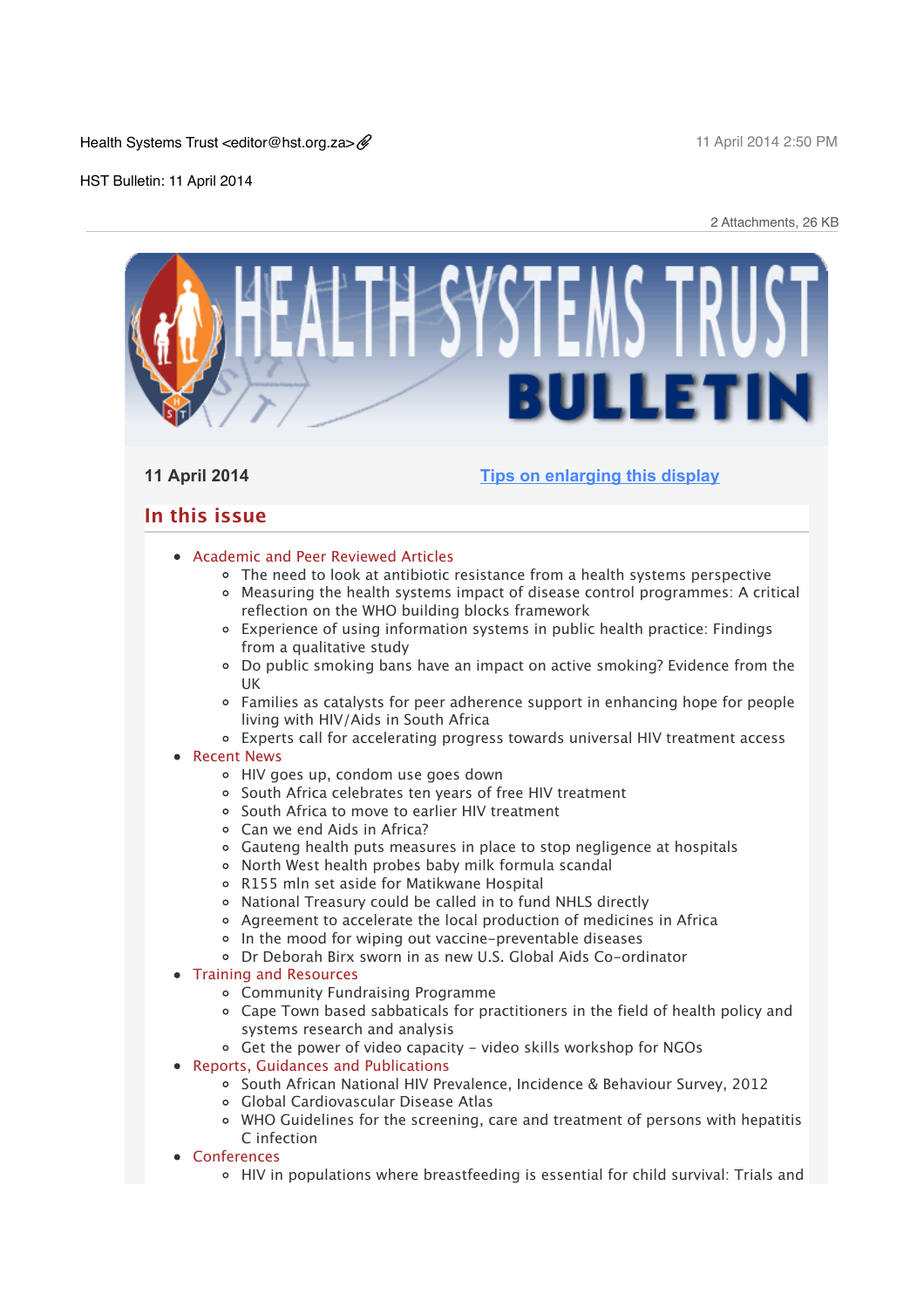- **[Tribulations](x-msg://398/#C_1)**
- [Consortium of Universities for Global Health's \(CUGH\) Global Health Conference](x-msg://398/#C_2)
- [4th Ethics, Human Rights and Medical Law Conference](x-msg://398/#C_3)
- [4th SA TB Conference](x-msg://398/#C_4)
- [20th International Aids Conference](x-msg://398/#C_5)
- [10th Public Health Association of South Africa](x-msg://398/#C_6)
- [Southern African HIV Clinicians Society](x-msg://398/#C_7)
- [Third Global Symposium on Health Systems Research](x-msg://398/#C_8)
- Iob Opportunities
	- [Health Systems Trust](x-msg://398/#J_1)
		- **[Project Manager Quality Improvement](x-msg://398/#J_2)**
		- **[District Pharmaceutical Services Manager](x-msg://398/#J_3)**
		- [Researcher/Data Analyst](x-msg://398/#J_4)
	- [HIVSA Monitoring and Evaluation Co-ordinator](x-msg://398/#J_5)
	- [Positive Women's Network Programme Manager](x-msg://398/#J_6)

# **Academic and Peer Reviewed Articles**

## **The need to look at antibiotic resistance from a health systems perspective**

*Informa Healthcare. Göran Tomson and Ioana Vlad. Published: 27 March 2014.*

Current use, misuse, and overuse of antibiotics raise dangers and ethical dilemmas that cannot be solved in isolation, exclusively within a health system building block or even within the health sector only... Read More  $\frac{1}{2}$ 

Source: [http://informahealthcare.com/doi/full/10.3109/03009734.2014.902879\[](http://bulletin.hst.org.za//lt.php?id=K09RC11XXQEOSlNSCkUEAFdT)Accessed: 11 April 2014]

#### **[back to top](x-msg://398/#top)**

## **Measuring the health systems impact of disease control programmes: A critical reflection on the WHO building blocks framework**

*BMC Public Health 2014: Sandra Mounier-Jack, Ulla K Griffiths, Svea Closser, Helen Burchett and Bruno Marchal. Published: 25 March 2014.*

The WHO health systems Building Blocks framework has become ubiquitous in health systems research. However, it was not developed as a research instrument, but rather to facilitate investments of resources in health systems... **Read More** »

Source: [http://www.biomedcentral.com/1471-2458/14/278/abstract\[](http://bulletin.hst.org.za//lt.php?id=K09RC11XXQ4HSlNSCkUEAFdT)Accessed: 11 April 2014]

## **[back to top](x-msg://398/#top)**

## **Experience of using information systems in public health practice: Findings from a qualitative study**

*Online Journal of Public Health Informatics. Joshua Vest, L. Michele Issel, Sean Lee. Published: 5 February 2014.*

Data collection and management by local health departments (LHDs) is a complex endeavor, complicated by system level and organizational factors... [Read More »](http://bulletin.hst.org.za//lt.php?id=K09RC11XXQ4GSlNSCkUEAFdT)

Source: [http://ojphi.org/ojs/index.php/ojphi/article/view/4847](http://bulletin.hst.org.za//lt.php?id=K09RC11XXQ4GSlNSCkUEAFdT)[Accessed: 11 April 2014]

## **[back to top](x-msg://398/#top)**

# **Do public smoking bans have an impact on active smoking? Evidence from the UK**

*Health Economics. Andrew M. Jones, Audrey Laporte, Nigel Rice and Eugenio Zucchelli. Published: 6 November 2013.*

The literature on the effects of public smoking bans on smoking behaviour presents conflicting results and there is limited evidence on their impact on active smoking... [Read More »](http://bulletin.hst.org.za//lt.php?id=K09RC11XXQ4FSlNSCkUEAFdT)

Source: [http://onlinelibrary.wiley.com/doi/10.1002/hec.3009/abstract\[](http://bulletin.hst.org.za//lt.php?id=K09RC11XXQ4FSlNSCkUEAFdT)Accessed: 11 April 2014]

## **[back to top](x-msg://398/#top)**

## **Families as catalysts for peer adherence support in enhancing hope for people living with HIV/AIDS in South Africa**

*Journal of the International AIDS Society. Caroline Masquillier, Edwin Wouters, Dimitri Mortelmans and Frederik le Roux Booysen. Published: 3 April 2014.*

Hope is an essential dimension of successful coping in the context of illnesses such as HIV/Aids, because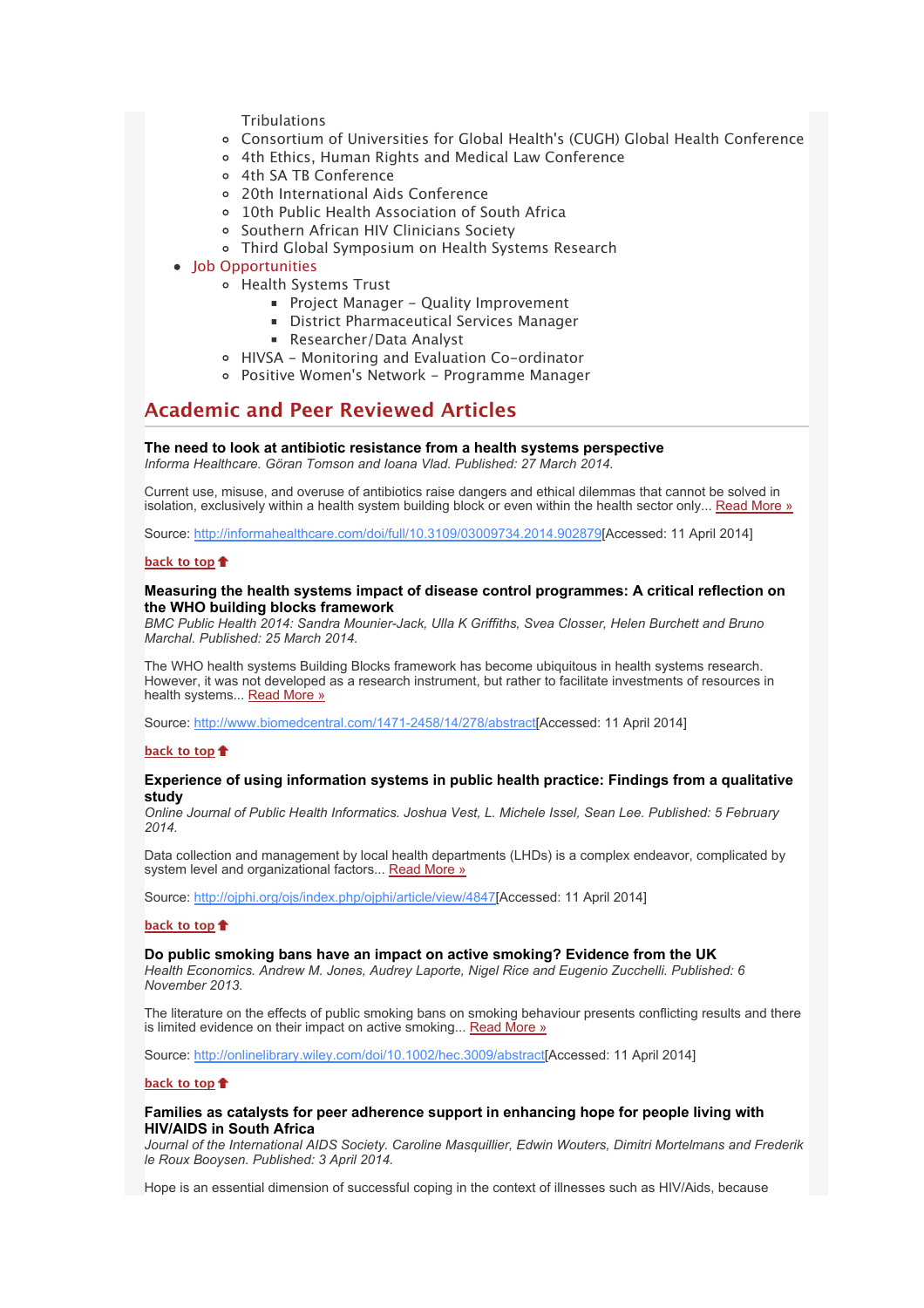positive expectations for the future alleviate emotional distress, enhance quality of life and have been linked to the capacity for behavioural change... [Read More »](http://bulletin.hst.org.za//lt.php?id=K09RC11XXQ4ESlNSCkUEAFdT)

Source: [http://www.jiasociety.org/index.php/jias/article/view/18802/3583](http://bulletin.hst.org.za//lt.php?id=K09RC11XXQ4ESlNSCkUEAFdT)[Accessed: 11 April 2014]

#### **[back to top](x-msg://398/#top)**

#### **Experts call for accelerating progress towards universal HIV treatment access** *UNAIDS. Published: 3 April 2014.*

Scientific experts from 41 countries have gathered in Vancouver, Canada for a four-day meeting to examine the latest evidence regarding the prevention benefits of antiretroviral therapy. The meeting also focused on developing new targets to end the AIDS epidemic... [Read More »](http://bulletin.hst.org.za//lt.php?id=K09RC11XXQ4DSlNSCkUEAFdT)

#### Source:

[http://www.unaids.org/en/resources/presscentre/featurestories/2014/april/20140403treatment/\[](http://bulletin.hst.org.za//lt.php?id=K09RC11XXQ4DSlNSCkUEAFdT)Accessed: 11 April 2014]

**[back to top](x-msg://398/#top)**

# **Recent News**

### **HIV goes up, condom use goes down**

*Health-e News. Published: 2 April 2014.*

South Africa's latest HIV survey finds boys having sex earlier, plummeting condom use and that unmarried couples living together are more at risk of HIV than married or single people... Read More »

Source: [http://www.health-e.org.za/2014/04/02/hiv-goes-condom-use-goes/\[](http://bulletin.hst.org.za//lt.php?id=K09RC11XXQ4CSlNSCkUEAFdT)Accessed: 11 April 2014]

#### **[back to top](x-msg://398/#top)**

#### **South Africa celebrates ten years of free HIV treatment**

*Health-e News. Published: 4 April 2014.*

HIV treatment was introduced after a huge struggle, but this week South Africa celebrated a decade of free antiretroviral (ARV) treatment... [Read More »](http://bulletin.hst.org.za//lt.php?id=K09RC11XXQ4BSlNSCkUEAFdT)

[Source: http://www.health-e.org.za/2014/04/04/south-africa-celebrates-ten-years-free-hiv-treatment/?](http://bulletin.hst.org.za//lt.php?id=K09RC11XXQ4BSlNSCkUEAFdT) utm\_source=rss&utm\_medium=rss&utm\_campaign=south-africa-celebrates-ten-years-free-hivtreatment[Accessed: 11 April 2014]

### **[back to top](x-msg://398/#top)**

**South Africa to move to earlier HIV treatment**

*Health-e News. Published: 4 April 2014.*

It is not a matter of if South Africa will move to earlier HIV treatment, but when, says Health Minister Dr Aaron Motsoaledi..[.Read More »](http://bulletin.hst.org.za//lt.php?id=K09RC11XXQ4ASlNSCkUEAFdT)

Source: http://www.health-e.org.za/2014/04/04/south-africa-move-earlier-hiv-treatment/? [utm\\_source=rss&utm\\_medium=rss&utm\\_campaign=south-africa-move-earlier-hiv-treatment\[](http://bulletin.hst.org.za//lt.php?id=K09RC11XXQ4ASlNSCkUEAFdT)Accessed: 11 April 2014]

#### **[back to top](x-msg://398/#top)**

#### **Can we end Aids in Africa?**

*Mail&Guardian. Published: 3 April 2014.*

While much has been done to end Aids in Africa, more work by governments is necessary to move forward, particularly in SA... Read More »

Source: [http://mg.co.za/article/2014-04-02-00-can-we-end-aids-in-africa/\[](http://bulletin.hst.org.za//lt.php?id=K09RC11XXQ4PSlNSCkUEAFdT)Accessed: 11 April 2014]

## **[back to top](x-msg://398/#top)**

#### **Gauteng health puts measures in place to stop negligence at hospitals** *City Press. Published: 31 March 2014.*

The Gauteng health department has implemented measures to limit medical negligence at its facilities, MEC Hope Papo has said..[.Read More »](http://bulletin.hst.org.za//lt.php?id=K09RC11XXQ4OSlNSCkUEAFdT)

[Source: http://www.citypress.co.za/news/gauteng-health-puts-measures-place-stop-negligence-hospitals/?](http://bulletin.hst.org.za//lt.php?id=K09RC11XXQ8HSlNSCkUEAFdT) utm\_source=rss&utm\_medium=rss&utm\_campaign=gauteng-health-puts-measures-place-stop-negligence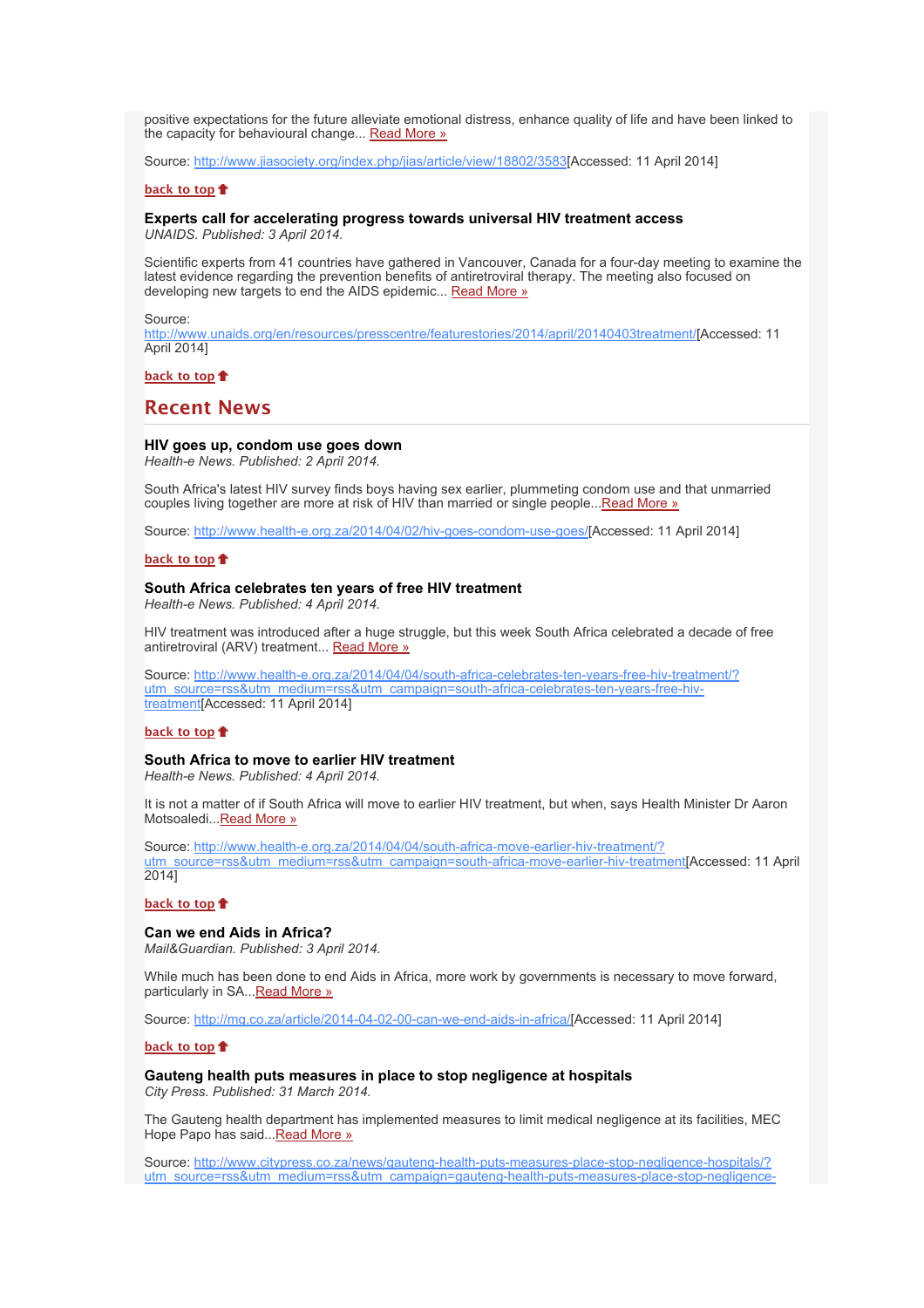[hospitals\[Accessed: 11 April 2014\]](http://bulletin.hst.org.za//lt.php?id=K09RC11XXQ8HSlNSCkUEAFdT)

## **[back to top](x-msg://398/#top)**

## **North West health probes baby milk formula scandal**

*City Press. Published: 4 April 2014.*

The North West health department is investigating why a quarter of 20 000 cases of baby milk formula had to be destroyed..[.Read More »](http://bulletin.hst.org.za//lt.php?id=K09RC11XXQ8GSlNSCkUEAFdT)

Source: http://www.citypress.co.za/news/north-west-health-probes-baby-milk-formula-scandal/? [utm\\_source=rss&utm\\_medium=rss&utm\\_campaign=north-west-health-probes-baby-milk-formula](http://bulletin.hst.org.za//lt.php?id=K09RC11XXQ8FSlNSCkUEAFdT)scandal[Accessed: 11 April 2014]

## **[back to top](x-msg://398/#top)**

### **R155 mln set aside for Matikwane Hospital**

*SABC. Published: 3 April 2014.*

The Mpumalanga Provincial Government has set aside R155 million to assist in the operations of the Matikwane Hospital in Mkhuhlu near Hazyview..[.Read More »](http://bulletin.hst.org.za//lt.php?id=K09RC11XXQ8ESlNSCkUEAFdT)

[Source: http://www.sabc.co.za/news/a/c47bd08043800887b3a9b7a64eba5fdc/R155-mln-set-aside-for-](http://bulletin.hst.org.za//lt.php?id=K09RC11XXQ8ESlNSCkUEAFdT)Matikwane-Hospital-20140403[Accessed: 11 April 2014]

#### **[back to top](x-msg://398/#top)**

# **National Treasury could be called in to fund NHLS directly**

*Health-e News. Published: 28 March 2014.*

The National Treasury could be asked to fund the National Health Laboratory Services (NHLS) directly after provinces fail to pay up in what activists have described as a long-standing problem... Read More »

Source: http://www.health-e.org.za/2014/03/28/national-treasury-called-fund-nhls-directly/? [utm\\_source=rss&utm\\_medium=rss&utm\\_campaign=national-treasury-called-fund-nhls-directly\[](http://bulletin.hst.org.za//lt.php?id=K09RC11XXQ8DSlNSCkUEAFdT)Accessed: 11 April 2014]

## **[back to top](x-msg://398/#top)**

## **Agreement to accelerate the local production of medicines in Africa**

*UNAIDS. Published: 31 March 2014.*

UN leaders and the African Union agreed at a meeting held in Abuja, Nigeria, on 30 March to join together to respond to the challenges that the pharmaceutical industry in Africa is facing...[Read More »](http://bulletin.hst.org.za//lt.php?id=K09RC11XXQ8CSlNSCkUEAFdT)

Source: [http://www.unaids.org/en/resources/presscentre/featurestories/2014/march/20140331abuja/\[](http://bulletin.hst.org.za//lt.php?id=K09RC11XXQ8CSlNSCkUEAFdT)Accessed: 11 April 2014]

## **[back to top](x-msg://398/#top)**

### **In the mood for wiping out vaccine-preventable diseases**

*WHO Bulletin. Published: April 2014.*

Ciro de Quadros has led some of the most successful immunization campaigns in the history of public health..[.Read More »](http://bulletin.hst.org.za//lt.php?id=K09RC11XXQ8BSlNSCkUEAFdT)

Source: [http://www.who.int/bulletin/volumes/92/4/14-030414.pdf\[](http://bulletin.hst.org.za//lt.php?id=K09RC11XXQ8BSlNSCkUEAFdT)Accessed: 11 April 2014]

### **[back to top](x-msg://398/#top)**

**Dr Deborah Birx sworn in as new U.S. Global Aids Co-ordinator** *PEPFAR. Published: 4 April 2014.*

Dr Deborah Birx was sworn in today as the new Ambassador at Large and U.S. Global Aids Co-ordinator to lead all U.S. Government international HIV/Aids efforts..[.Read More »](http://bulletin.hst.org.za//lt.php?id=K09RC11XXQ8ASlNSCkUEAFdT)

Source: [http://www.pepfar.gov/press/releases/2014/224403.htm\[](http://bulletin.hst.org.za//lt.php?id=K09RC11XXQ8ASlNSCkUEAFdT)Accessed: 11 April 2014]

**[back to top](x-msg://398/#top)**

# **Training and Resources**

**Community Fundraising Programme** *Siyakhula Trust*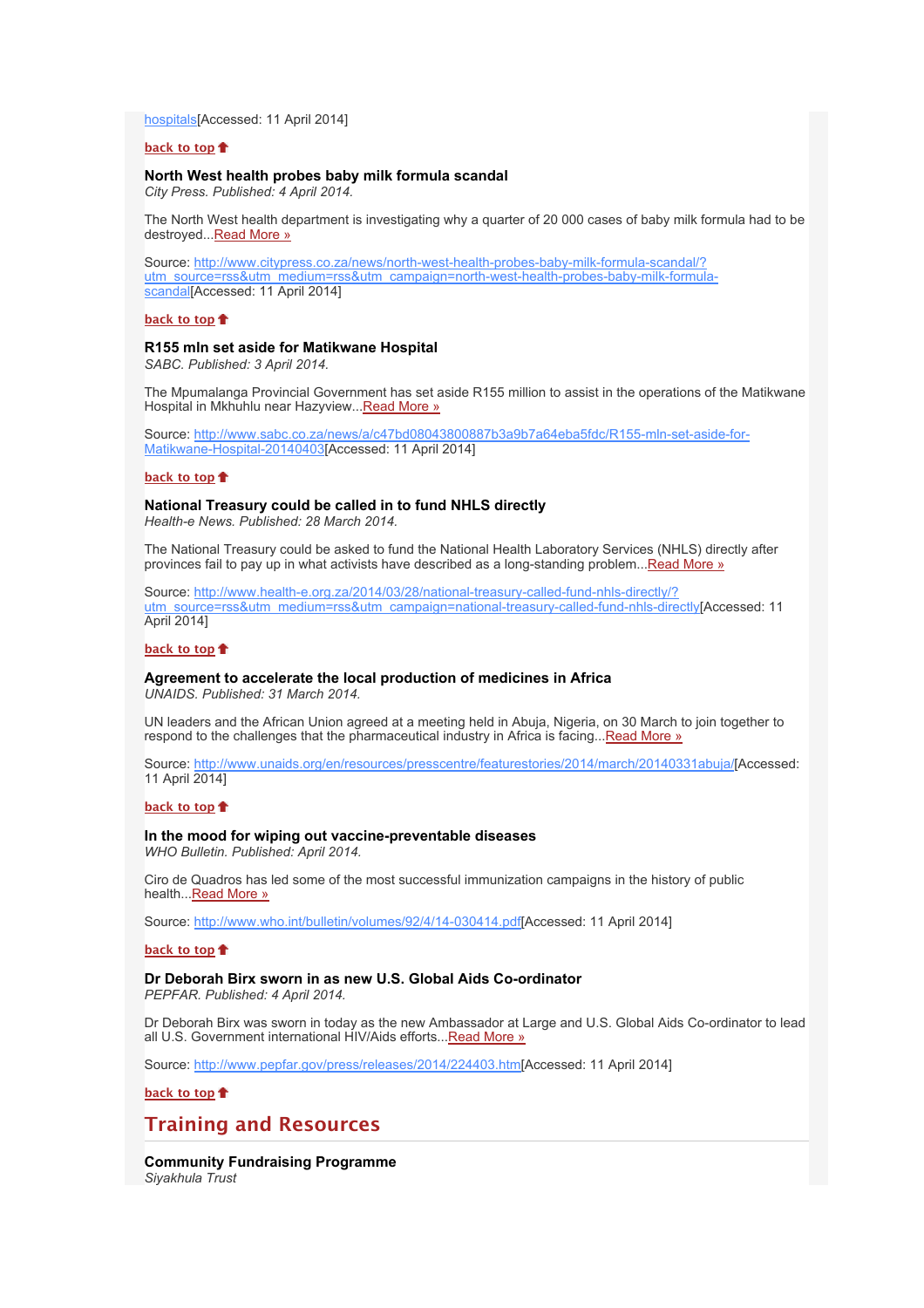*When: 19-22 May 2014 Venue: Siyakhula Training Venue, Randburg*

We are pleased to announce that we will be presenting our popular and practical Community Fundraising Programme in Randburg, Johannesburg. Click Here>>

#### **[back to top](x-msg://398/#top)**

## **Cape Town based sabbaticals for practitioners in the field of health policy and systems research and analysis**

*CHESAI Deadline: 5 May 2014 More information: chesai.mail@gmail.com*

Collaboration for Health Systems Analysis and Innovation (CHESAI) with the University of Cape Town, the University of the Western Cape, funded by the Canadian International Development Research Centre.

## **[back to top](x-msg://398/#top)**

#### **Get the power of video capacity - video skills workshop for NGOs**

*Filmcraft When: 23-24 April 2014 Venue: Coastlands on the Ridge, Musgrave, Durban More information: nireshnee@gmail.com*

A two-day workshop aimed to NGOs to learn how to make videos for funding, advocacy and marketing purposes[.Click Here>>](x-msg://398/www.filmcraft.weebly.com)

## **[back to top](x-msg://398/#top)**

# **Reports, Guidances and Publications**

## **South African National HIV Prevalence, Incidence & Behaviour Survey, 2012**

*Human Sciences Research Council. Published: 1 April 2014.*

The 2012 population-based survey of HIV prevalence is the fourth in the series of national HIV prevalence surveys that have investigated HIV prevalence and behaviour [Click Here»](http://bulletin.hst.org.za//lt.php?id=K09RC11XXQ8OSlNSCkUEAFdT)

## **[back to top](x-msg://398/#top)**

### **1990-2010 Global Cardiovascular Disease Atlas**

*World Heart Federation. Published: March 2014.*

Worldwide, the cardiovascular diseases (CVDs) contributing most to the total global burden of disease in 2010 were ischemic heart disease (5.2% of all disability-adjusted life years lost)[.Click Here»](http://bulletin.hst.org.za//lt.php?id=K09RC11XXAYHSlNSCkUEAFdT)

## **[back to top](x-msg://398/#top)**

## **WHO Guidelines for the screening, care and treatment of persons with hepatitis C infection** *WHO. Published: 9 April 2014.*

WHO has issued its first quidance for the treatment of hepatitis C, a chronic infection that affects an estimated 130 million to 150 million people and results in 350 000 to 500 000 deaths a year. Click Here»

## **[back to top](x-msg://398/#top)**

# **Conferences**

### **HIV in populations where breastfeeding is essential for child survival: Trials and Tribulations** *When: 8 May 2014 at 12:30*

*Venue: K1 and K2, K-RITH Tower Building, Nelson R Mandela School of Medicine Campus, University of KwaZulu-Natal, Umbilo Road, Durban More information: Ms MaryAnn Francis at francism@ukzn.ac.za*

A public lecture by Professor Louise Kuhn, Mailman School of Public Health.

## **[back to top](x-msg://398/#top)**

## **Consortium of Universities for Global Health's (CUGH) Global Health Conference**

*When: 10-12 May 2014 Venue: Washington, DC, USA*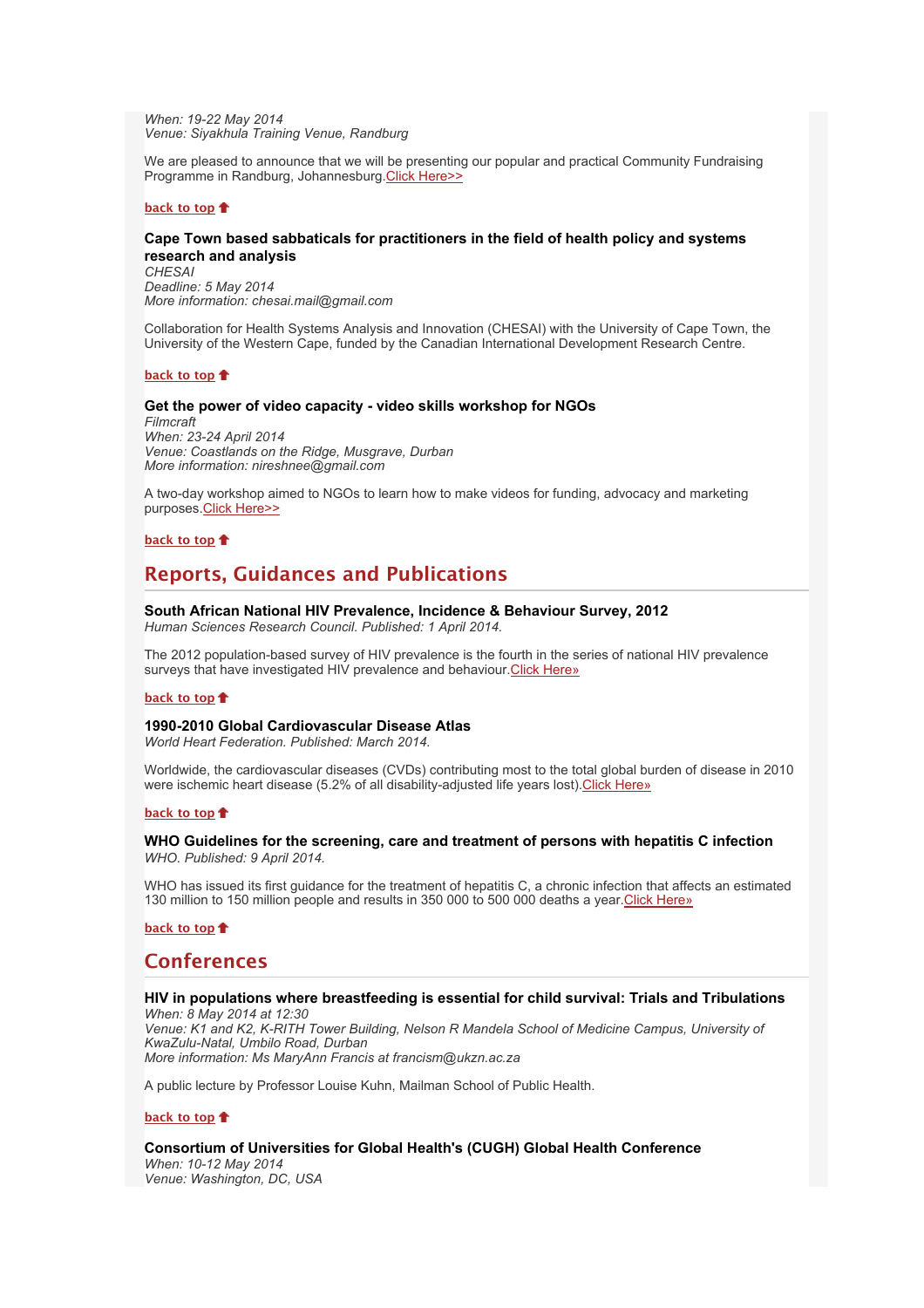*URL: [http://2014cughconference.org/letter-from-the-co-chairs/](http://bulletin.hst.org.za//lt.php?id=K09RC11XXAYFSlNSCkUEAFdT)*

This year's theme: Universities 2.0 - Advancing the Global Health Agenda in the Post-MDG Era. It will showcase leading scientific advances in addressing the complex challenges we face.

## **[back to top](x-msg://398/#top)**

# **4th Ethics, Human Rights and Medical Law Conference**

*When: 29-31 May 2014 Venue: Gallagher Estate, Midrand, Johannesburg, South Africa URL: [http://www.africahealthexhibition.com/en/Site-Root/Conference-Centre/Conferences2014/ETConference/](http://bulletin.hst.org.za//lt.php?id=K09RC11XXAYESlNSCkUEAFdT)*

The 4th Ethics, Human Rights and Medical Law Conference is a must attend event for healthcare professionals in South Africa and the surrounding region. A one-day conference that is fully dedicated to the above topics, it was created to demonstrate how important all three subjects are, as well as how they connect to one another.

**[back to top](x-msg://398/#top)**

# **4th SA TB Conference**

*When: 10-13 June 2014 Venue: International Convention Centre, Durban, South Africa URL: [http://www.tbconference.co.za/index.html/](http://bulletin.hst.org.za//lt.php?id=K09RC11XXAYDSlNSCkUEAFdT)*

With the rollout of new molecular diagnostics and new TB drugs, we now bear witness to the dawn of a new age in the fight against TB. Meaningful impact will only be achieved with integration of all our efforts. We call on everyone working in all spheres of TB-HIV drug discovery, clinical management, patient advocacy, government policy and the basic sciences to attend this meeting.

#### **[back to top](x-msg://398/#top)**

### **20th International Aids Conference**

*When: 20-25 July 2014 Venue: Melbourne, Australia URL: [http://www.aids2014.org/](http://bulletin.hst.org.za//lt.php?id=K09RC11XXAYCSlNSCkUEAFdT)*

The Aids 2014 programme will present new scientific knowledge and offer many opportunities for structured dialogue on the major issues facing the global response to HIV. A variety of session types - from abstract-driven presentations to symposia, bridging and plenary sessions - will meet the needs of various participants.

## **[back to top](x-msg://398/#top)**

## **10th Public Health Association of South Africa**

*When: 3-6 September 2014 Venue: Protea Ranch Resort, Polokwane, South Africa URL: [http://www.phasa.org.za/10th-phasa-conference-2014/](http://bulletin.hst.org.za//lt.php?id=K09RC11XXAYBSlNSCkUEAFdT)*

The 10th anniversary of the Public Health Association of South Africa (PHASA) conference will be celebrated with the hosting of the conference in Polokwane (Limpopo) from 3 to 6 September 2014. The workshops will take place on the 3rd, the actual conference on the 4th and 5th, and the student symposium on the 6th of September.

#### **[back to top](x-msg://398/#top)**

#### **Southern African HIV Clinicians Society**

*When: 24-27 September 2014 Venue: Cape Town, South Africa URL: [http://sahivsoc2014.co.za/](http://bulletin.hst.org.za//lt.php?id=K09RC11XXAYASlNSCkUEAFdT)*

Clear your diaries for 24-27 September 2014, as we head for Cape Town again and a dizzying array of excellent speakers, skills building sessions, debates, challenging cases and research findings. We are assembling our organising committee from across the country, to ensure that every aspect of HIV medicine is covered. We are also debating and releasing new guidelines.

## **[back to top](x-msg://398/#top)**

### **Third Global Symposium on Health Systems Research**

*When: 30 September to 3 October 2014 Venue: Cape Town, South Africa URL: [http://hsr2014.healthsystemsresearch.org/](http://bulletin.hst.org.za//lt.php?id=K09RC11XXAYPSlNSCkUEAFdT)*

The theme of the symposium is the science and practice of people-centred health systems, chosen to enable participants to address current and critical concerns of relevance across countries in all parts of the world. Researchers, policy-makers, funders, implementers and other stakeholders, from all regions and all socioeconomic levels, will work together on the challenge of how to make health systems more responsive to the